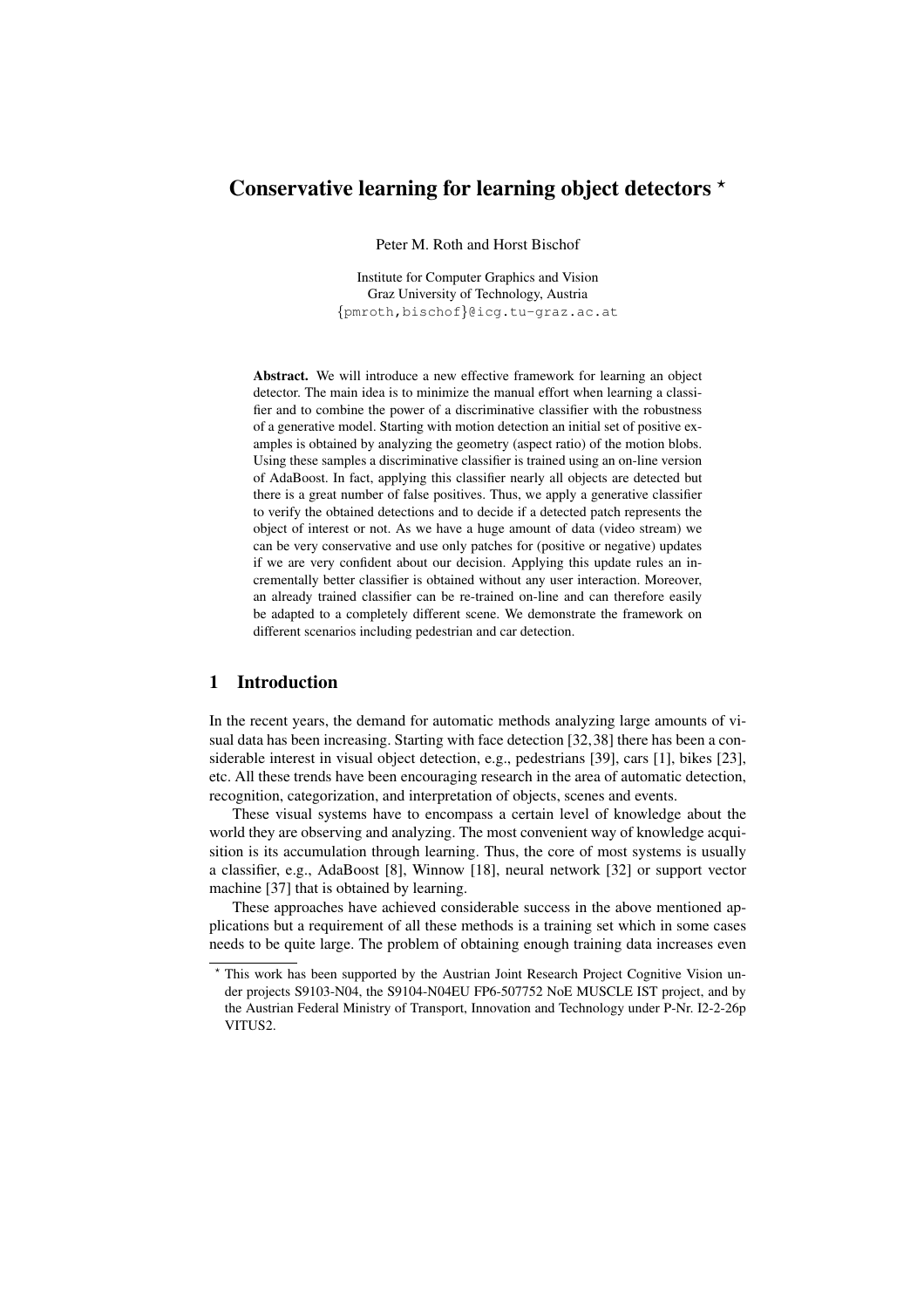further because the methods are view based, i.e., if the view-point of the camera changes the classifier needs to encompass this variability (e.g., car from the side and car from the back). Training data is usually obtained by hand labeling a large number of images which is a time consuming and tedious task. For illustration consider the pictures shown in Fig.1. To get a considerable training set the task would be to mark all persons that occur within this scene. Clearly, this is not practicable for applications requiring a large number of different view-points (e.g., video surveillance by large camera networks). Thus, acquiring training samples and as a consequence learning should be as automatic as possible (especially if the amount of data required for learning is huge).



Fig. 1. Hand labeling: labeling all occurring persons as positive examples is a time consuming task if a great amount of training data is required.

Negative examples (i.e., examples of images not containing the object) are usually obtained by a bootstrap approach [35]. One starts with a few negative examples and trains a classifier. The obtained classifier is applied to images not containing the object. Those sub-images where a (wrong) detection occurs are added to the set of negative examples and the classifier is retrained. This process can be repeated several times.

Obtaining reliable positive examples is, however, a more difficult problem, since discriminant classifiers are very sensitive to false training data. In addition, if the visual system's environment is constantly changing, the system has to keep adapting to these changes. It has, therefore, to keep continuously learning and updating its knowledge. When implementing continuous learning mechanisms, two main issues have to be addressed. First, the representation, which is used for modeling the observed world, has to allow updating with newly acquired information. This update step should be efficient and should not require access to the previously observed data while still preserving the previously acquired knowledge. And secondly, a crucial issue is the quality of updating, which highly depends on the correctness of the interpretation of the current visual input. In this context, several learning strategies can be used, ranging from a completely supervised learning approach (when the correct interpretation of the current visual input is given by a tutor) to a completely unsupervised approach (when the visual system has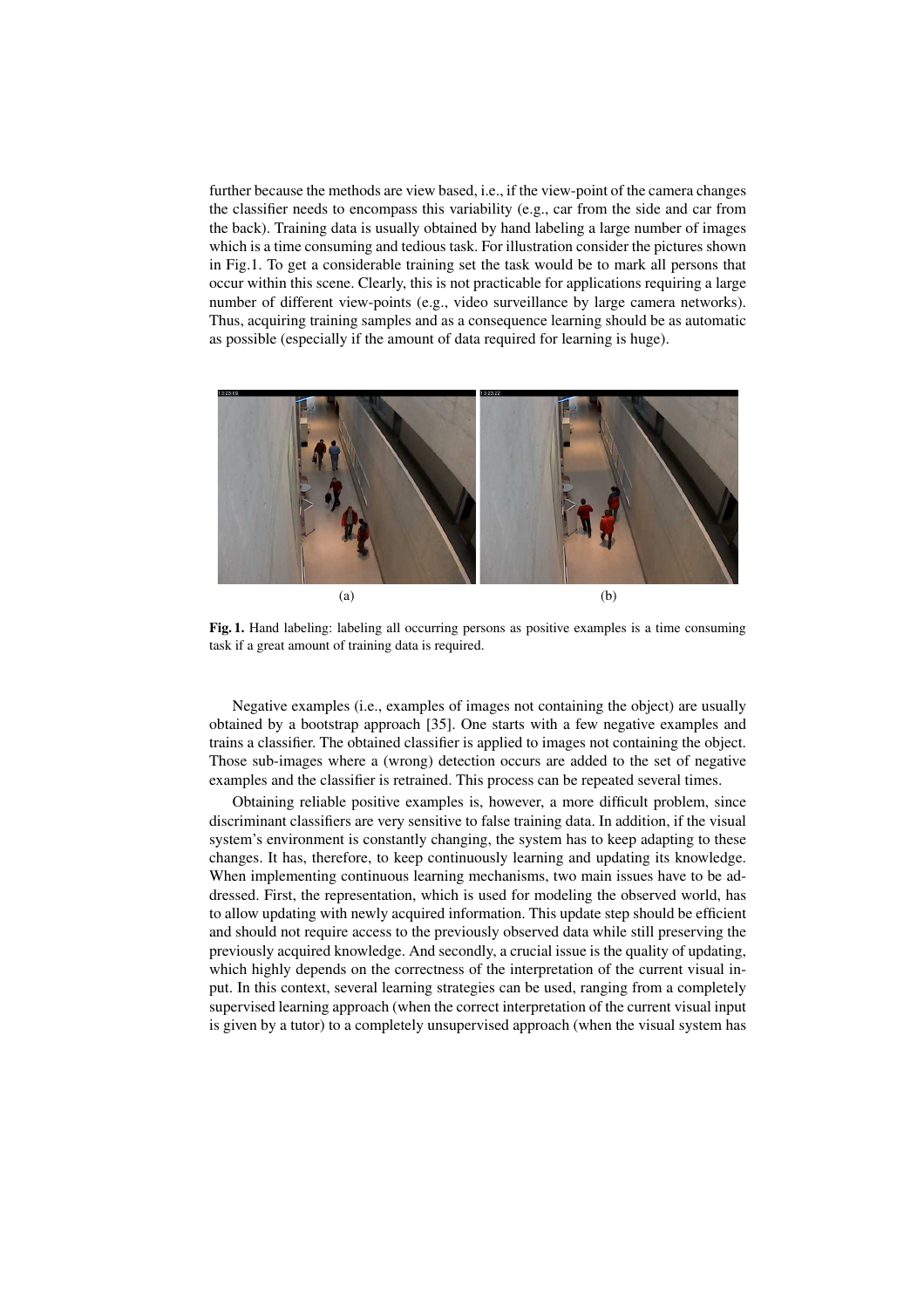to interpret the current input without any additional assistance). Obviously, the latter approach is preferable, especially when the amount of data to be processed is large.

Having these two issues in mind, one has to carefully select the type of representations of the objects (or subjects, or scenes) that can be used. Discriminative representations are compact, task dependent, efficient, and effective, but usually not very robust. On the other hand, reconstructive representations are usually less efficient and less effective, but more general and robust. Thus, it would be desirable to combine these two representations to achieve best of both worlds which would lead to efficient and effective, while still general and robust continuous learning techniques.

In fact, all of these requirements are met by the *on-line conservative learning framework* [29,31]. A preliminary version of this approach [30] was based on batch methods. Thus, it was not suitable for on-line learning which we show is a beneficial extension for unsupervised learning. To avoid hand labeling of input data, we want that the visual system labels data automatically. During the learning process a sufficient knowledge is required for reliably evaluating the visual input. Thus, the process of labeling should strongly be intertwined with the process of continuous learning, which could provide enough redundant information to determine statistically consistent data. Only the sufficiently consistent data would then be used to build the representations, enabling robust learning (and updating of the representations) under non-ideal real-world conditions. We refer to this approach as conservative learning. Also importantly, such a conservative approach assures, that non-relevant (corrupted, inexact, false) data is not included into the model and that the model is not degraded.

The proposed framework is depicted in Fig. 2. The basic idea is to use a huge amount of unlabeled data that is readily available for most detection task (i.e., just mount a video camera and observe the scene) to avoid hand labeling of training data for object detection tasks.



Fig. 2. The proposed on-line learning framework.

We use two types of models, a reconstructive one which assures robustness and serves for verification, and a discriminative one, which actually performs the detection.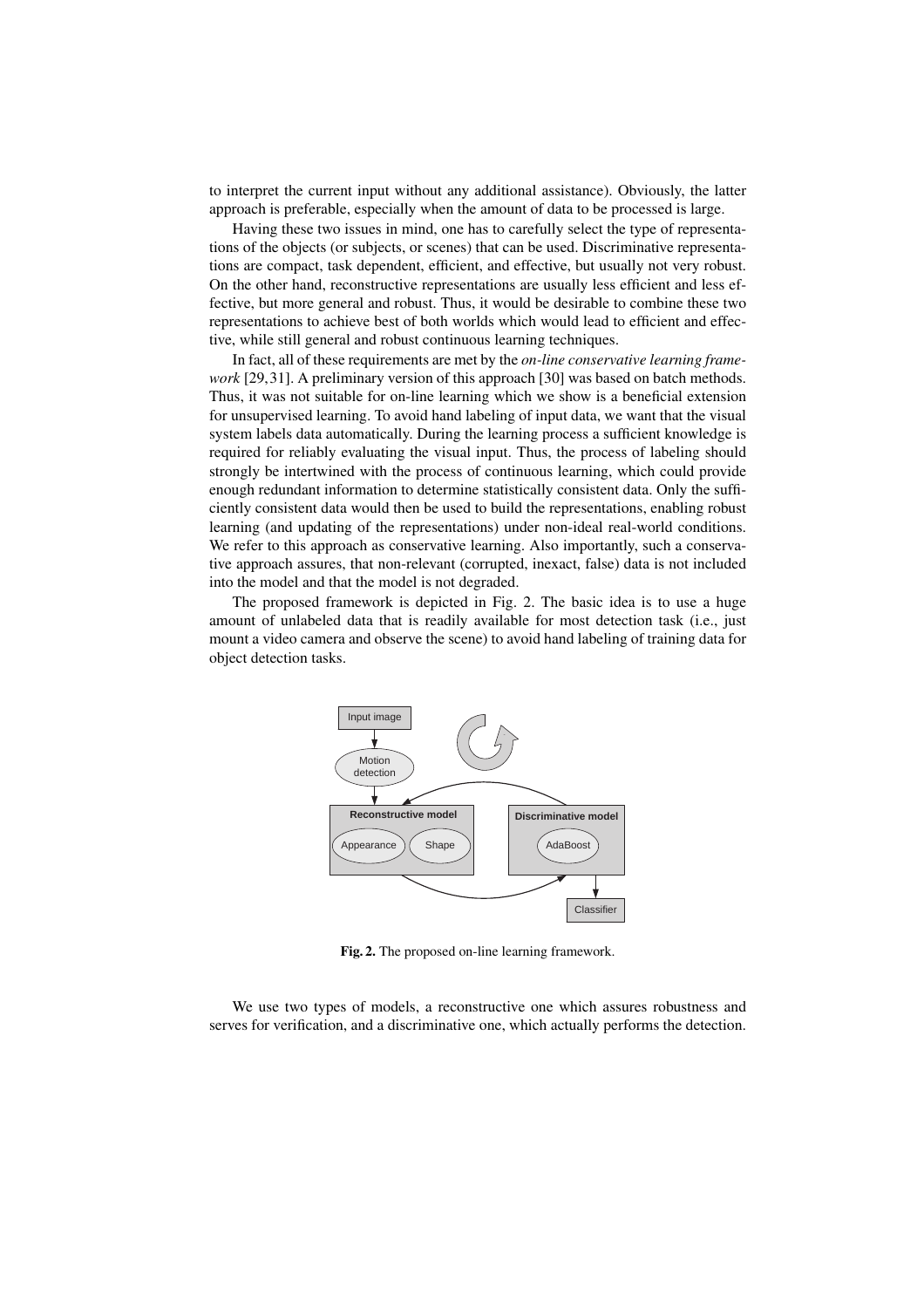To get the whole process started we use a simple motion detector to detect potential objects of interest. In fact, we miss a considerable amount of objects (which can be compensated by just using longer sequences) and we will also get miss-detections (which will be reduced in the subsequent steps). The output from the motion detector can be used to robustly build a first initial reconstructive representation. To further increase the robustness we are combining multiple cues – we use one representation on shape and the other on appearance. In particular, we use the robust incremental PCA [34] at this stage such that most of the miss-detections (background, false detections, oversegmentations, etc.) are not incorporated in the reconstructive model. This is very crucial as the discriminative classifier needs to be trained with "clean" images to produce good classification results. The discriminative model, the incremental Ada-Boost [9], is then used to detect new objects in new images. The output of the discriminative classifier is then verified by the reconstructive model, and detected false positives are fed back into the discriminative classifier as negative examples and true positives as positive examples to further improve the discriminative model. In fact, it has been shown in the active learning community [26] that it is more effective to sample the current estimate of the decision boundary than the unknown true boundary. This is exactly achieved by our combination of reconstructive and discriminative classifiers. Exploiting the huge amount of video data this process can be iterated to produce a stable and robust classifier. Since all methods (PCA, AdaBoost, Background) operate in an incremental manner, every image can be discarded immediately after it is captured and used for updating the model.

The outlined approach is similar to the recent work of Nair and Clark [21] and Levin et al. [15] who also proposed methods for automatic labeling new training data. Nair and Clark propose to use motion detection for obtaining the initial training set and then Winnow as a final classifier. Their approach does not include reconstructive classifiers, nor does it iterate the process to obtain more accurate results. In that sense our framework is more general. Levin et al. use the so called co-training framework to start with a small training set and to increase it by using a co-training of two classifiers operating on different features. We show that using a combination of reconstructive and discriminative classifiers helps to increase the performance of the discriminative one.

### 2 On-line Conservative Learning

### 2.1 Motion Detection

To get the process started we use motion detection (or more generally change detection). Having a stationary camera a common approach to detect foreground objects is to pixel-wise threshold the difference image between the currently processed image and a background image. Let  $\mathbf{B}_t$  be the current estimated background image,  $\mathbf{I}_t$  the current input image and  $\theta$  a threshold, then a pixel is classified as foreground if

$$
|\mathbf{B}_t(x,y) - \mathbf{I}_t(x,y)| > \theta. \tag{1}
$$

For realistic applications different environmental conditions (e.g., changing lightening conditions or foreground models moving to background and vica versa) have to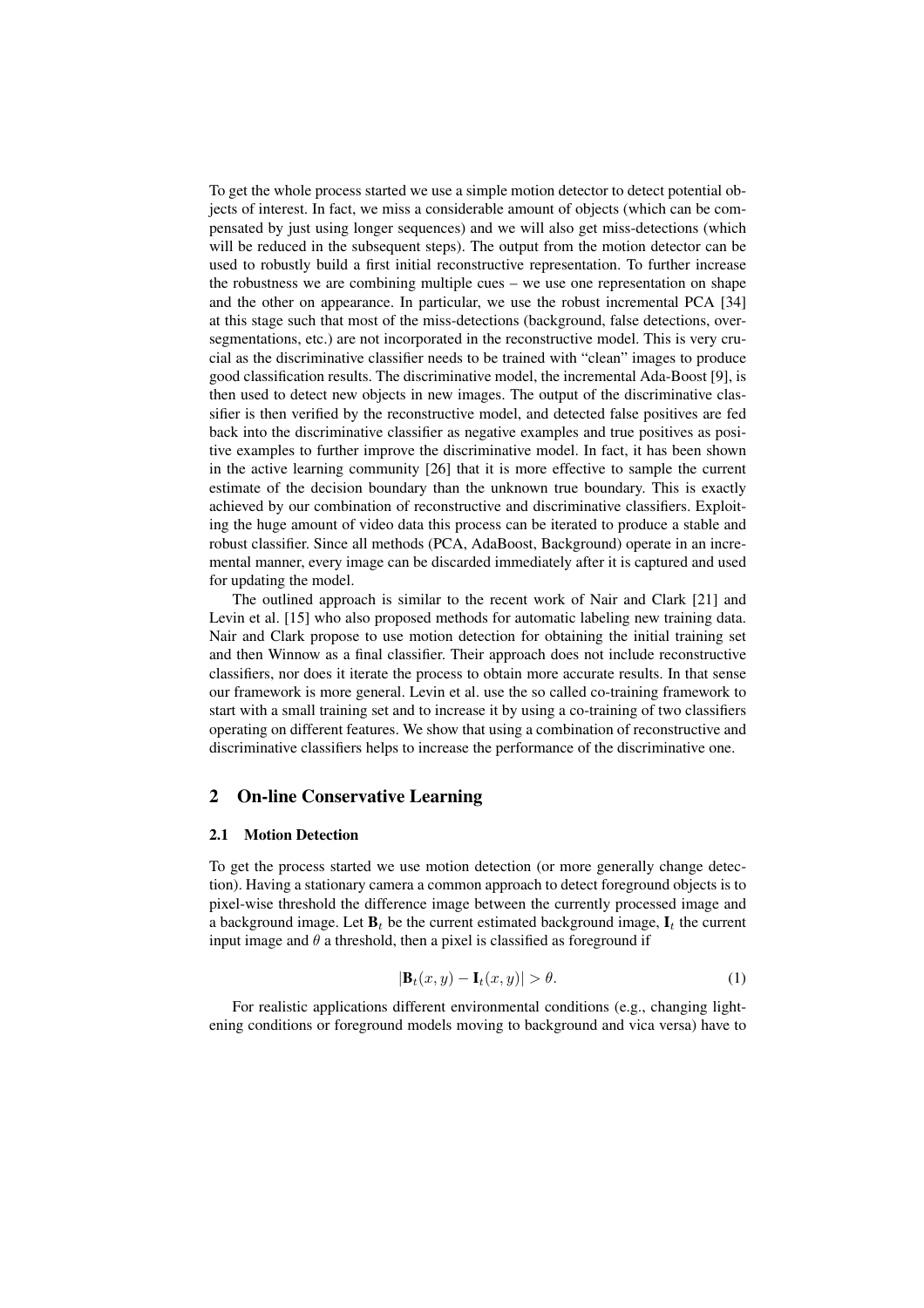be handled. Therefore, several adaptive methods for estimating a background model  **have been proposed that update the existing model with respect to the current input** frame  $I_t$  (e.g., running average [12], temporal median filter [19], approximated median filter [20]). A more detailed discussion of these different background models can be found in [4, 10, 27].

To minimize the computational costs and to have an adaptive on-line method we apply the approximated median method [20] to estimate the background model. The approximated median filter computes an approximation of the temporal median by incrementing the current estimate by one if the input pixel value is larger than the estimate and by decreasing it by one if smaller:

$$
\mathbf{B}_{t+1}(x,y) = \begin{cases} \mathbf{B}_t(x,y) + 1 & \mathbf{B}_t(x,y) < \mathbf{I}_t(x,y) \\ \mathbf{B}_t(x,y) - 1 & \mathbf{B}_t(x,y) > \mathbf{I}_t(x,y) \end{cases} \tag{2}
$$

This estimate (only one reference image has to be stored!) eventually converges to the real median. To avoid that non-moving foreground objects are accumulated into the background model and to preserve a robust median estimation spatial and temporal weights may be assigned for the updates.

The obtained motion blobs can be labeled as persons if the aspect ratio of their bounding box is within the pre-specified limits. Examples of accepted patches are shown in Fig. 3 where the corresponding blob regions are marked by a green bounding box. As can be seen from Fig. 3(a) motion blobs that do not fit to the given constraints are not included into the set of positive trainings samples.



Fig. 3. Motion blobs obtained from background subtraction. Blobs that fulfill the constrains are accepted are positive samples (green bounding boxes).

### 2.2 Reconstructive Model

As reconstructive model we use a PCA-based subspace representation. This low-dimensional representation captures the essential reconstructive characteristics by exploiting the redundancy in the visual data. As such, it enables "hallucinations" and comparison of the visual input with the stored model [13]. In this way the inconsistent data can be rejected and the discriminative model can be trained from clear data only.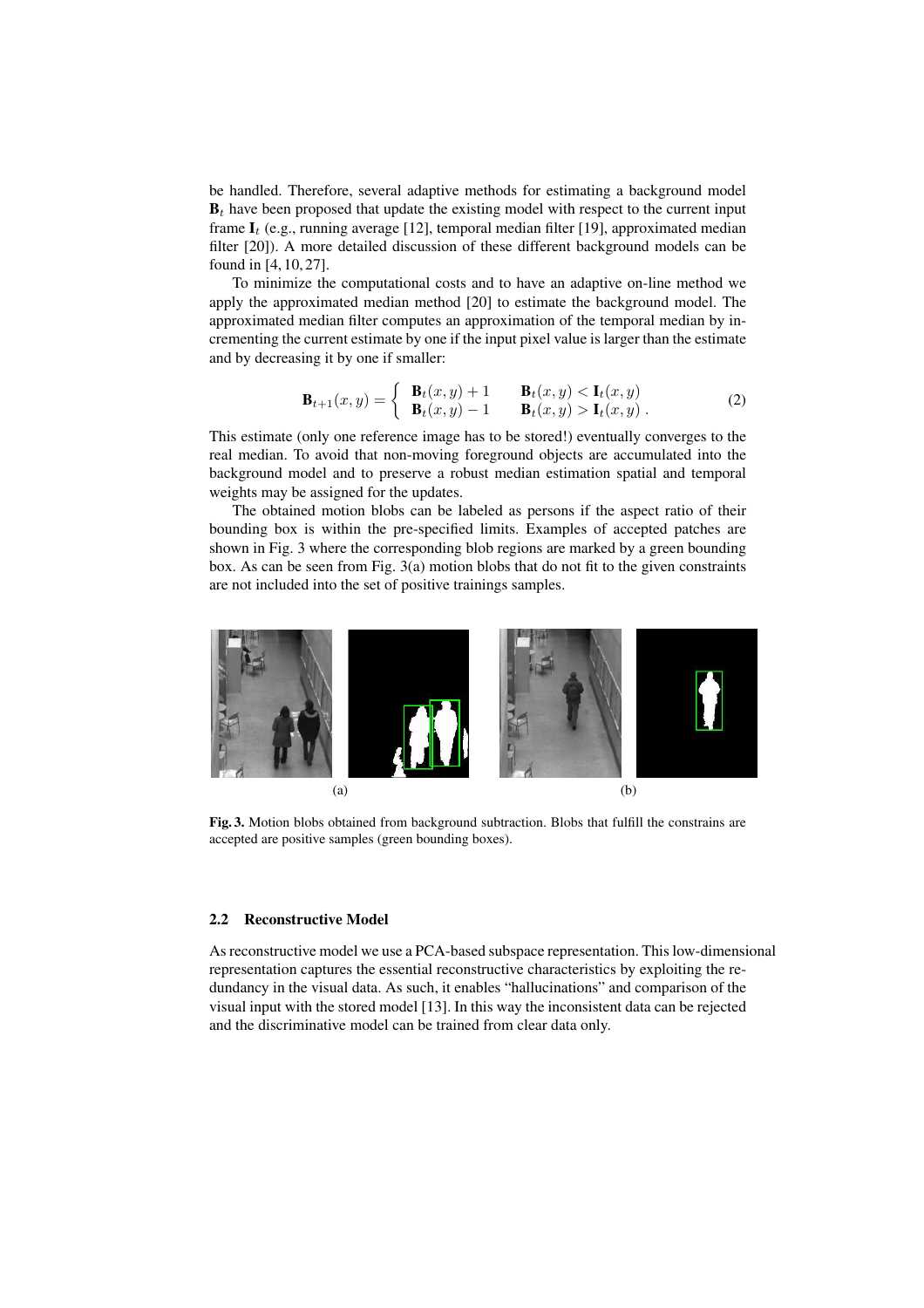During the learning process, however, a sufficient knowledge is required for a reliable evaluation of the visual input that is still to be acquired. Nevertheless, by considering the reconstruction error, the robust learning procedure can discard inconsistencies in the input data and train the model from consistent data only [6,33]. Furthermore, this can be done also in an incremental way. A bunch of methods for incremental building of eigenspaces have been proposed [3, 11, 16]. Some of them also address the problem of robust incremental learning [17, 34]. We use a simplified version of [34] and by checking the consistency of the input images (patches) we keep continuously accepting or rejecting potential patches as positive or negative training examples for the discriminative learner (and updating the reconstructive model). In the following this algorithm is summarized.

For batch PCA all training images are processed simultaneously. A fixed set of input images  $\mathbf{X} = [\mathbf{x}_1, \dots \mathbf{x}_n] \in \mathbb{R}^{m \times n}$  is given, where  $\mathbf{x}_i \in \mathbb{R}^m$  is an individual image represented as a vector. It is assumed that  $\bar{\mathbf{X}}$  is mean normalized. Let  $\mathbf{Q} \in \mathbb{R}^{m \times m}$  be the covariance matrix of **X**, then the subspace  $\mathbf{U} = [\mathbf{u}_1, \dots, \mathbf{u}_n] \in \mathbb{R}^{m \times n}$  can be computed by solving the eigenproblem for  $Q$  or more efficiently by solving SVD of  $X$ .

In contrast, for incremental learning, the training images are given sequentially. Assuming that an eigenspace was already built from n images, at step  $n + 1$  the current eigenspace can be updated in the following way [34]: First, the new image x is projected in the current eigenspace  $\mathbf{U}^{(n)}$  and the image is reconstructed:  $\tilde{\mathbf{x}}$ . The residual vector  $\mathbf{r} = \mathbf{x} - \tilde{\mathbf{x}}$  is orthogonal to the current basis  $\mathbf{U}^{(n)}$ . Thus, a new basis  $\mathbf{U}'$  is obtained by enlarging  $\mathbf{U}^{(n)}$  with **r**. U' represents the current images as well as the new sample. Next, batch PCA is performed on the corresponding low-dimensional space  $A'$  and the eigenvectors U'', the eigenvalues  $\lambda''$  and the mean  $\mu''$  are obtained. To update the subspace the coefficients are projected in the new basis  $\mathbf{A}^{(n+1)} = \mathbf{U}^{nT} (\mathbf{A}' - \boldsymbol{\mu}^n \mathbf{1})$  and the subspace is rotated:  $\mathbf{U}^{(n+1)} = \mathbf{U}'\mathbf{U}''$ . Finally, the mean  $\boldsymbol{\mu}^{(n+1)} = \boldsymbol{\mu}^{(n)} + \mathbf{U}'\boldsymbol{\mu}''$  and the eigenvalues  $\lambda^{(n+1)} = \lambda''$  are updated. In each step the dimension of the subspace is increased by one. To preserve the dimension of the subspace the least significant principal vector may be discarded [11]. The method is summarized more detailed in Algorithm 1.

To obtain an initial model, the batch method may be applied to a smaller set of training images. Alternatively, to have a fully incremental algorithm, the eigenspace may be initialized using the first training image **x**:  $\mu^{(1)} = \mathbf{x}, \mathbf{U}^{(1)} = \mathbf{0}$  and  $\mathbf{A}^{(1)} = \mathbf{0}$ .

This method can easily be extended in a robust manner, i.e., corrupted input images may be used for incrementally updating the current model. To achieve this, outliers in the current image are detected and replaced by more confident values: First, an image is projected to the current eigenspace using the robust approach [13] and the image is reconstructed. Second, outliers are detected by pixel-wise thresholding (based on the expected reconstruction error) the original image and its robust reconstruction. Finally, the outlying pixel values are replaced by the robustly reconstructed values.

To further increase the robustness of the reconstructive model, we build two subspace representations in parallel: appearance-based and shape-based representation. The former is created from the cropped and resized appearance patches, which are detected by the motion detector. Since the output of this detector is also a binary segmentation mask, this mask is used to calculate the shape images based on the Euclidean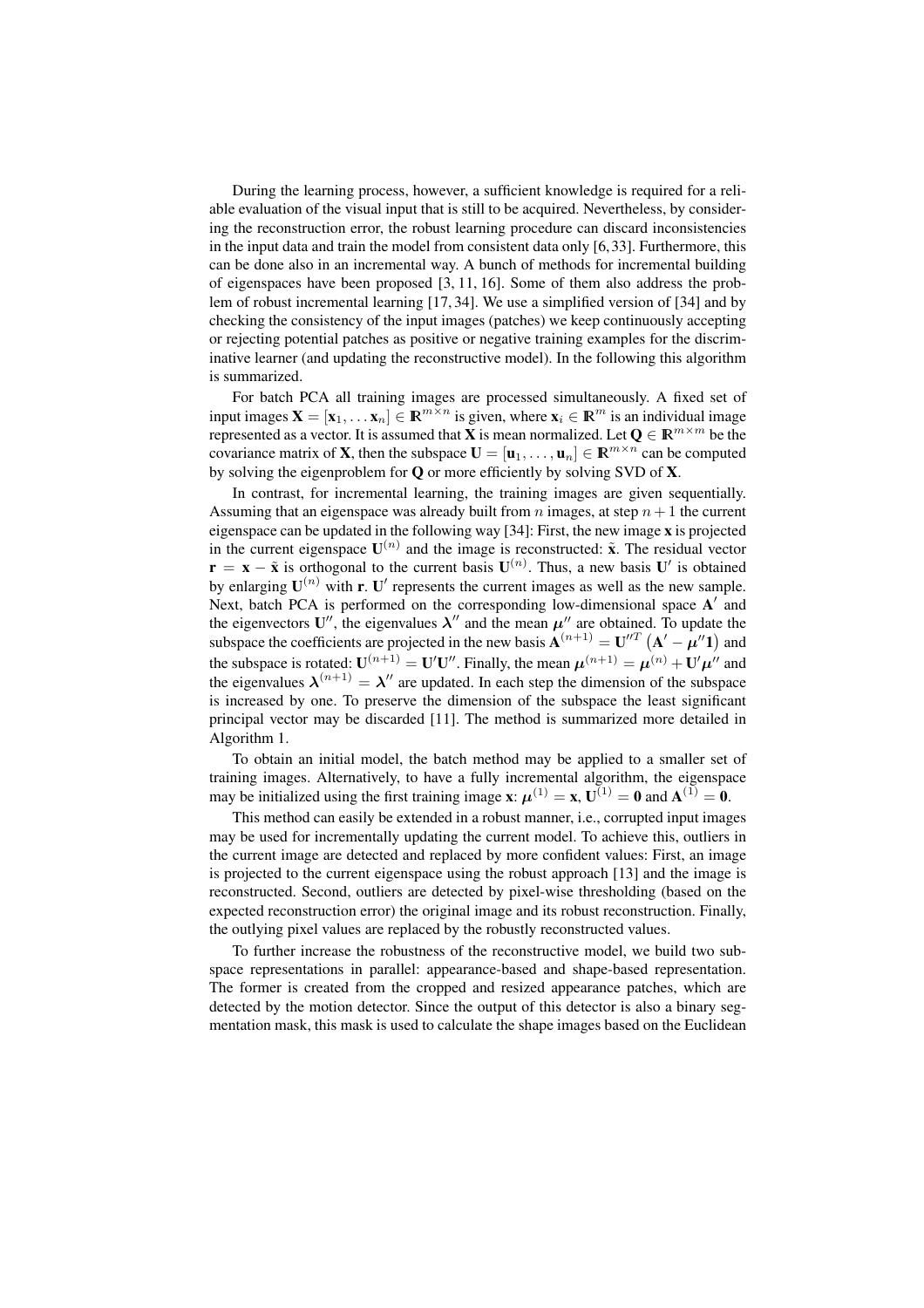### Algorithm 1 Incremental PCA

**Input:** mean vector  $\mu^{(n)}$ , eigenvectors  $\mathbf{U}^{(n)}$ , coefficients  $\mathbf{A}^{(n)}$ , input image **x Output:** mean vector  $\mu^{(n+1)}$ , eigenvectors  $\mathbf{U}^{(n+1)}$ , coefficients  $\mathbf{A}^{(n+1)}$ , eigenvalues  $\lambda^{(n+1)}$ 

1: Project image  $\bf{x}$  to current eigenspace:

 $\mathbf{a} = \mathbf{U}^{(n)T} \left( \mathbf{x} - \boldsymbol{\mu}^{(n)} \right)$ 2: Reconstruct image:  $\tilde{\mathbf{x}} = \mathbf{U}^{(n)} \mathbf{a} + \boldsymbol{\mu}^{(n)}$ 3: Compute residual vector:  $\mathbf{r} = \mathbf{x} - \tilde{\mathbf{x}}$ 4: Append  $\mathbf r$  as new basis vector to  $\mathbf U$ : end **r** as new basis  $\mathbf{U}' = \begin{pmatrix} \mathbf{U}^{(n)} & \frac{\mathbf{r}}{||\mathbf{r}||} \end{pmatrix}$ 5: Determine the coefficients in the new basis: Figure the coefficien<br>  $A' = \begin{pmatrix} A^{(n)} & a \\ 0 & ||r|| \end{pmatrix}$ 6: Perform PCA on A' and obtain the mean  $\mu''$ , the eigenvectors U'' and the eigenvalues  $\lambda''$ . 7: Project coefficients to new basis:  ${\bf A}^{(n+1)} = {\bf U}''^T \, ({\bf A}' - {\boldsymbol \mu}'' {\bf 1})$ 8: Rotate subspace:  $\mathbf{U}^{(n+1)} = \mathbf{U}'\mathbf{U}''$ 9: Update mean:  $\boldsymbol{\mu}^{(n+1)} = \boldsymbol{\mu}^{(n)} + \mathbf{U}'\boldsymbol{\mu}''$ 10: Update eigenvalues:  $\boldsymbol{\lambda}^{(n+1)}=\boldsymbol{\lambda}''$ 

distance transform [2]. The first five eigenvectors of the thus obtained appearance-based and shape-based model are shown in Figs. 4(a,b). In addition, an example of such binary masks and the corresponding shapes obtained by distance transform is shown in Fig. 5.



Fig. 4. Reconstructive model - first five principal vectors: (a) appearance-based model and (b) shape model.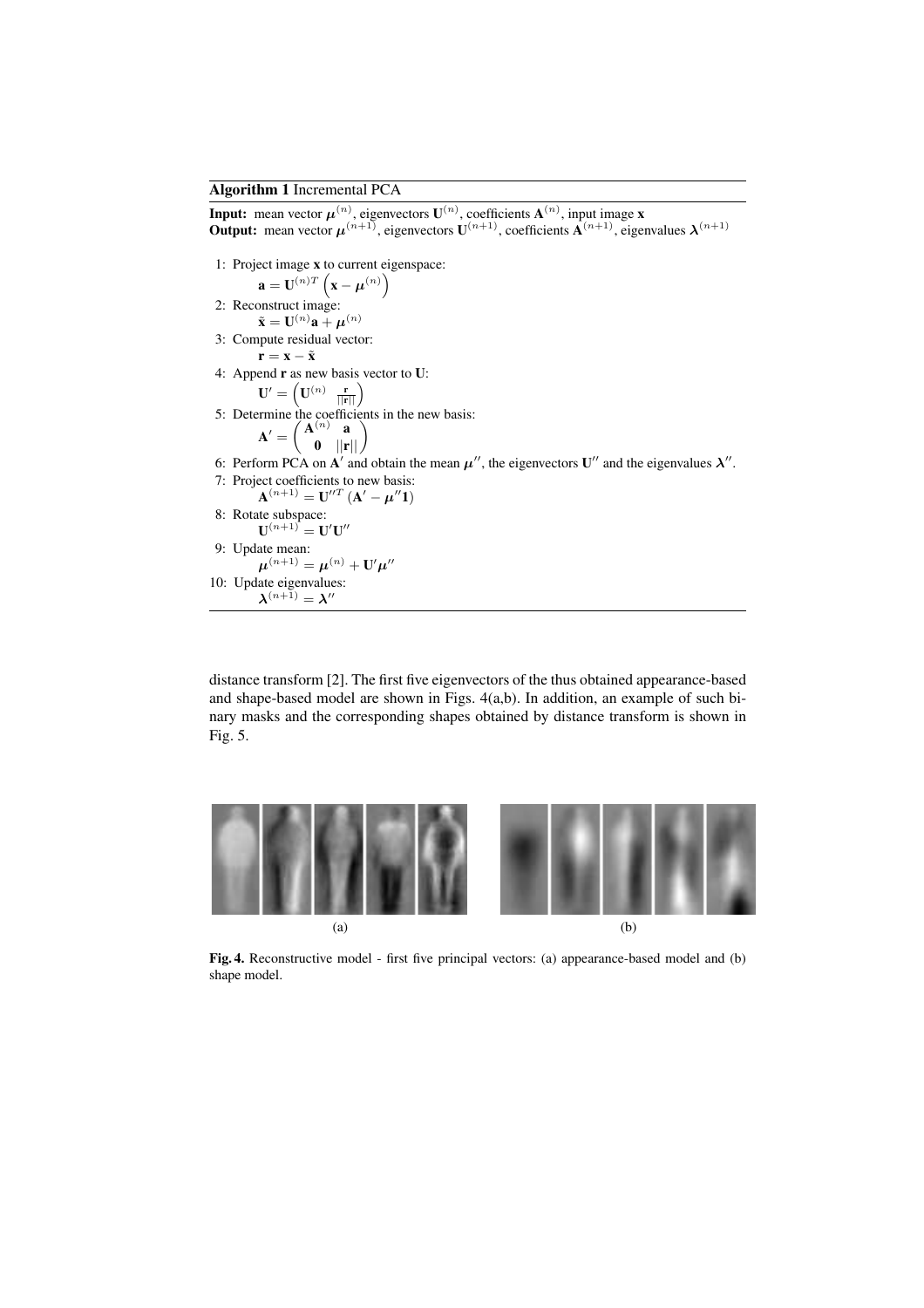

Fig. 5. Shape model obtained by Euclidean distance transform of binary shape images.

### 2.3 On-line AdaBoost for Feature Selection

In general, boosting converts (boosts) a weak learning algorithm into a strong one. Various variants of Boosting have been developed (e.g., Real-Boost [8], LP-Boost [7]) but here we focus on the discrete AdaBoost (adaptive boosting) algorithm introduced by Freund and Shapire [8]. It adaptively re-weights the training samples instead of resampling them and trains a weak classifier with respect to these weight distribution. Finally, a strong classifier is build from a linear combination of all the trained weak classifiers.

Boosting for feature selection was first introduced by Tieu and Viola [36] and later used by Viola and Jones [38] for face detection. The main idea is that each feature corresponds to a single weak classifier and that boosting selects an informative subset of N features from all possible features  $\mathcal{F} = \{f_1, ..., f_M\}$ . In each iteration step  $n = 1, ..., N$  all features  $f_i$  are evaluated on all positive and negative training samples  $\mathcal{X} = \{(\mathbf{x}_1, y_1), ..., (\mathbf{x}_L, y_L)\}\$ , where  $\mathbf{x}_i \in \mathbb{R}^m$  is a sample and  $y_i \in \{-1, +1\}$  is the corresponding label. A hypothesis is generated by applying the learning algorithm  $\mathcal L$ with respect to the weight distribution  $p(\mathbf{x}_i)$  over the training samples which is initialized uniformly. The best hypothesis is selected and forms the weak classifier  $h_n^{weak}$ . The weight distribution  $p(\mathbf{x}_i)$  is updated according to the error of the current weak classifier. The process is repeated until  $N$  features are selected (i.e.,  $N$  weak classifiers are trained). Finally, a strong classifier  $h^{strong}$  is computed as a weighted linear combination of all weak classifiers where the weights  $\alpha_n$  are calculated according to the errors of  $h_n^{weak}$ .

In our work we use three different types of features, which are Haar-like features [38], Orientation histograms [5,14], and a simple version of local binary patterns (LBP) [22]. Note, that the computation of all feature types can be done very efficiently using integral images [38] and integral histograms [28] as data structures. This allows to do exhaustive template matching when scanning the whole image.

The method as described above works off-line; all training samples must be given in advance which is not the case for many applications. In order to get an on-line algorithm, all steps have to be on-line. Therefore, we use the on-line AdaBoost algorithm proposed by Oza [24, 25]. In contrast to the off-line version, the weak classifiers are updated whenever a new training sample arrives. Since we can not calculate the weight distribution the basic idea of on-line boosting is that the importance  $\lambda$  of a sample can be estimated by propagating it through the set of weak classifiers. This allows to adaptively train a detector and to efficiently generate the training set. In addition, a classifier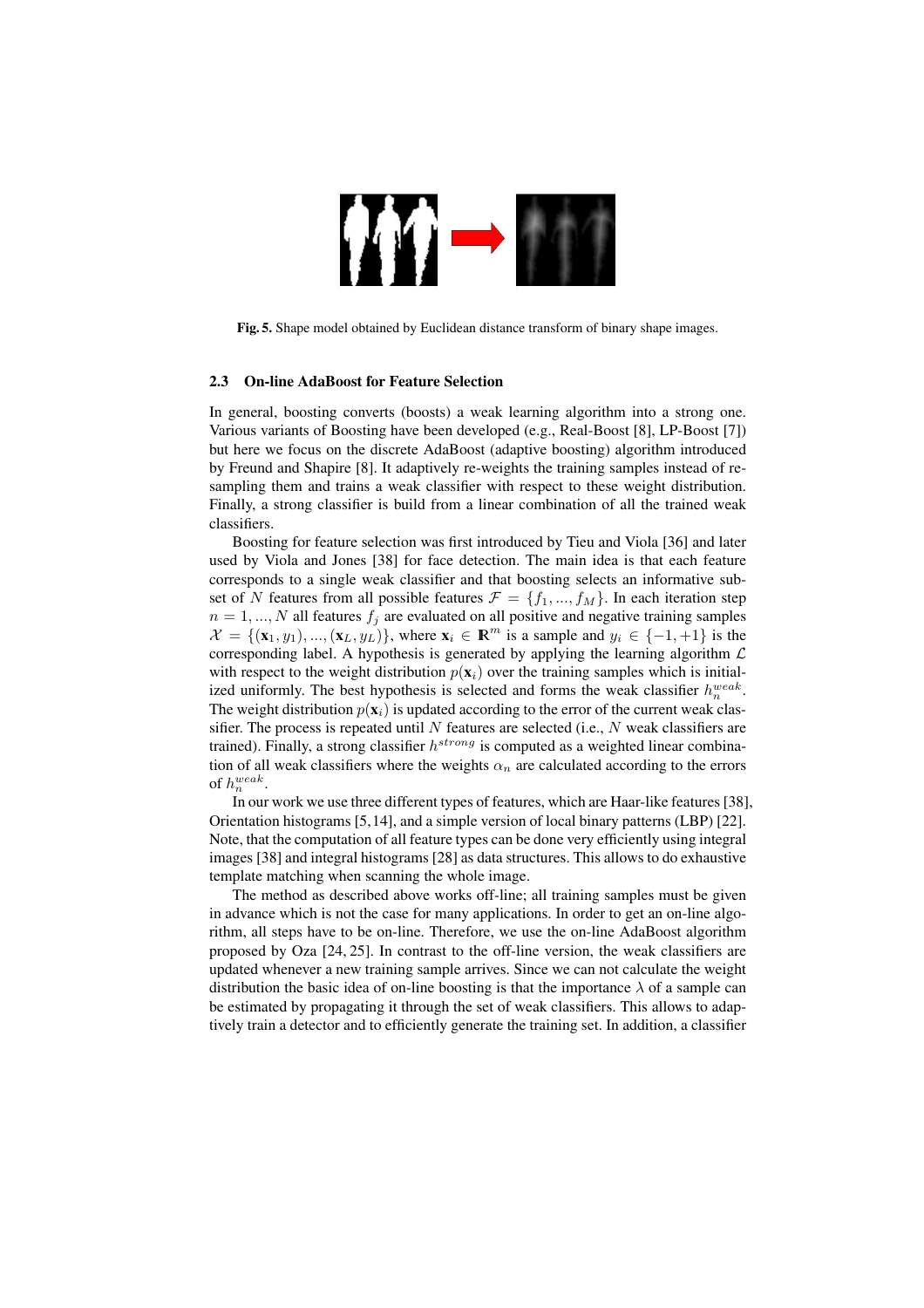is available at any time. Moreover, Oza [25] has proved, if off-line and on-line boosting are given the same training set the weak classifiers returned by on-line boosting converges statistically to the one obtained by off-line boosting as the number of iterations  $N \rightarrow \infty$ .

In the following we will shortly discuss on-line boosting for feature selection that was proposed by Grabner and Bischof [9]. They introduce "selectors" and perform online boosting on these selectors and not directly on the weak classifiers. Each selector  $h^{sel}(\mathbf{x})$  holds a set of M weak classifiers  $\{h_1^{weak}(\mathbf{x}), \ldots, h_M^{weak}(\mathbf{x})\}$  and selects one of them

$$
h^{sel}(\mathbf{x}) = h_m^{weak}(\mathbf{x})
$$
\n(3)

according to an optimization criterion (using the estimated error  $e_i$  of each weak classifier  $h_i^{weak}$  such that  $m = \arg \min_i e_i$ ).

Thus, on-line boosting for feature selection can be summarized as follows: first, a fixed set of N selectors  $h_1^{sel},..., h_N^{sel}$  is initialized randomly with weak classifier (i.e., features). When a new training sample  $\langle \mathbf{x}, y \rangle$  arrives the selectors are updated. This update is done with respect to the importance weight  $\lambda$  of the current sample. For updating the weak classifiers any on-line learning algorithm can be used. To obtain the weak classifiers  $h_j^{weak}$  the feature  $f_j$  is evaluated on the sample image **x**. The weak classifier with the smallest estimated error  $e_n^*$  is selected by the selector and the corresponding voting the smallest estimated error  $e_n^*$  is selected by the selector and the corresponding voting<br>weight  $\alpha_n = \frac{1}{2} \ln \left( \frac{1 - e_n^*}{e_n^*} \right)$  and the importance weight  $\lambda$  of the sample are updated and passed to the next selector  $h_{n+1}^{sel}$ . The weight is increased if the example is misclassified by the current selector or decreased otherwise. Finally, a strong classifier is obtained by linear combination of N selectors:

$$
h^{strong}(\mathbf{x}) = \text{sign}\left(\sum_{n=1}^{N} \alpha_n \cdot h_n^{sel}(\mathbf{x})\right). \tag{4}
$$

#### 2.4 Conservative Update Rules

Having the reconstructive models described in Section 2.2 each image patch can be checked whether it is consistent with them or not. Figs.  $6(a,b)$  depict an image and its appearance and shape reconstructions in the case of a correct and a false detection. In the latter case, the reconstruction error for both, the appearance-based and the shape model are significantly larger (i.e., the original image and its reconstruction differ significantly) whereas we get small reconstruction errors for the correct example.

Thus, the reconstruction error can be considered a meaningful criterion for our update decisions. In the conservative learning framework we perform updates only if we are very confident, in particular we used following update rule: the current discriminative classifier is applied to a training image and all patches that were labeled as object are verified by the reconstructive model. If the reconstruction error for both, appearance and shape, is very low there is a positive update of the classifier; if the reconstruction errors are big there is a negative update. Otherwise there is no update. As this decisions are based on very conservative thresholds most patches are not considered at all. This update rule is illustrated in Fig. 7.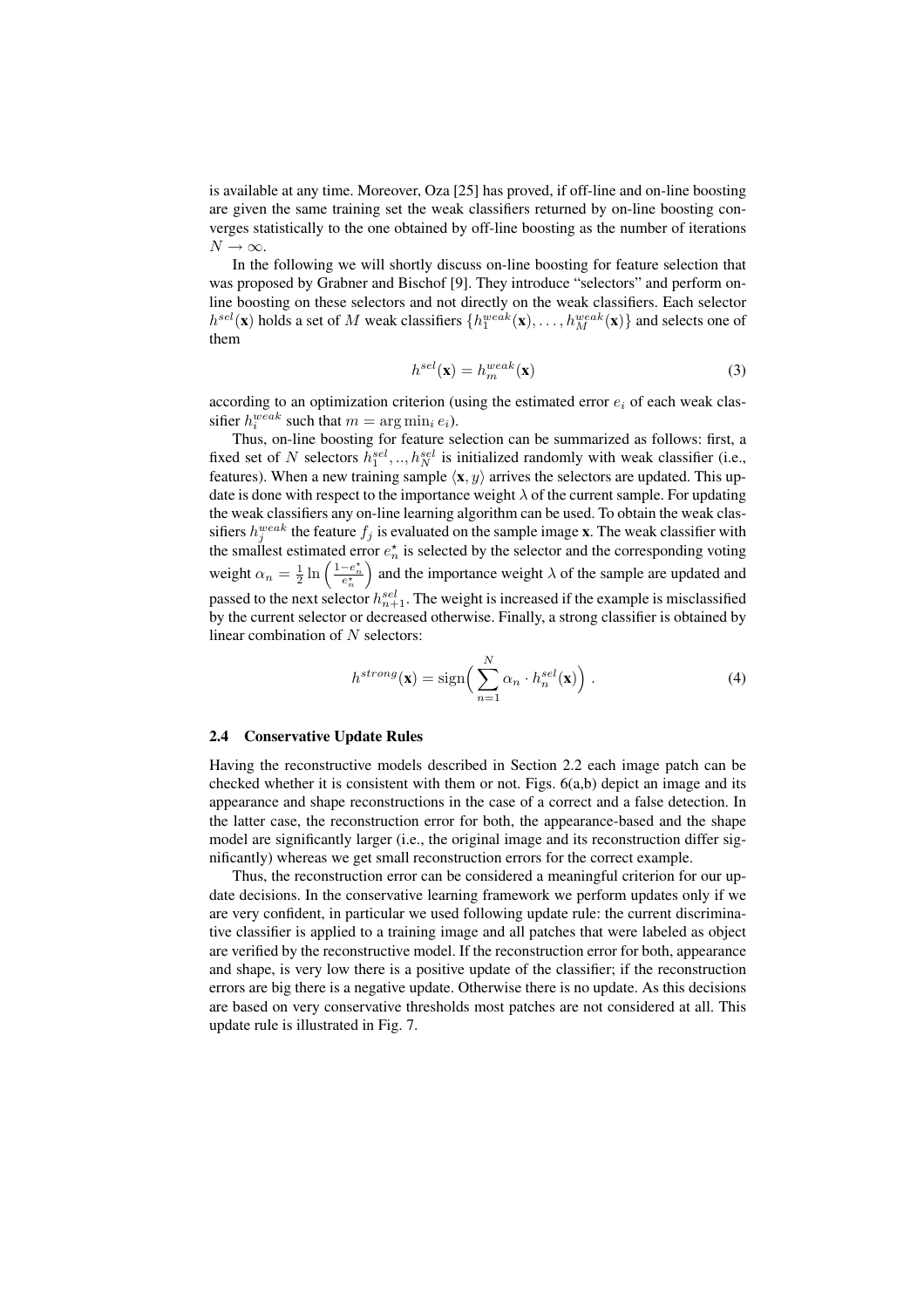

Fig. 6. Appearance image, its reconstruction, shape image, its reconstruction: (a) in case of correct detection, (b) in case of false detection.



Fig. 7. Conservative updating the discriminant classifier.

Finally, in Fig. 8 we illustrate the incremental learning process by visualizing the updates. Therefore, the first, the third, the 34th and the 64th frame of a sequence of total 300 frames are shown. A red bounding box indicates a negative update, a green bounding box a positive update and a white bounding box indicates a detection that is not used for updating the existing classifier. It can be seen that there is a great number of negative updates within the very first frames (see Figs. 8(a,b)). If the incremental learning process is running for a longer time we finally get a stable classifier and only a small number of updates are necessary (see Figs. 8(c,d)).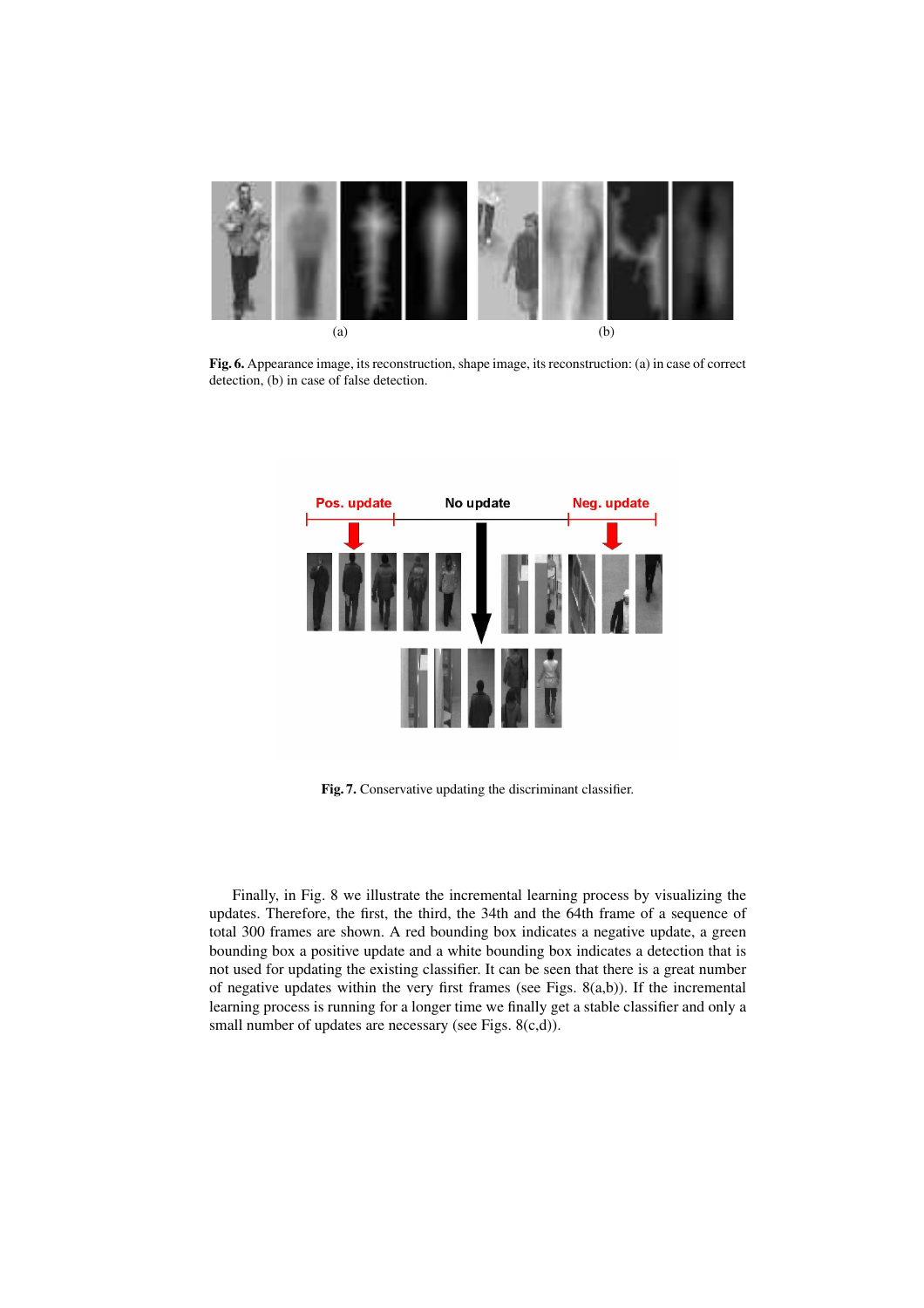



Fig. 8. On-line Conservative Learning: (a) updates for 1st frame, (b) updates for 3rd frame, (c) updates for 34th frame, and (d) update for 64th frame.

# 3 Experimental Results

## 3.1 Description of Experiments

For testing our framework we used two different surveillance video sequences. For the first one (*CoffeeCam*), showing a corridor in a public building near to a coffee dispenser, we have recorded images over several days. A simple motion detector triggers the camera and then each second one image is recorded. In total we have recorded over 35000 images. To train the classifiers a sequence containing 1200 frames has been used. For evaluation purposes we have generated a challenging independent test set of 300 frames (containing groups of persons, persons partially occluding each other and persons walking in different directions) and a corresponding ground truth.

The second sequence (*Caviar*), showing a corridor in a shopping center, was taken by the CAVIAR project and is publicly available<sup>1</sup>. There is a great number of short sequences that have been joined to a single one. To avoid redundancy the frame rate was reduced to approx. 1 fps (only every 25th frame was stored). For evaluation purposes an

<sup>1</sup> http://homepages.inf.ed.ac.uk/rbf/CAVIARDATA1; January 29, 2007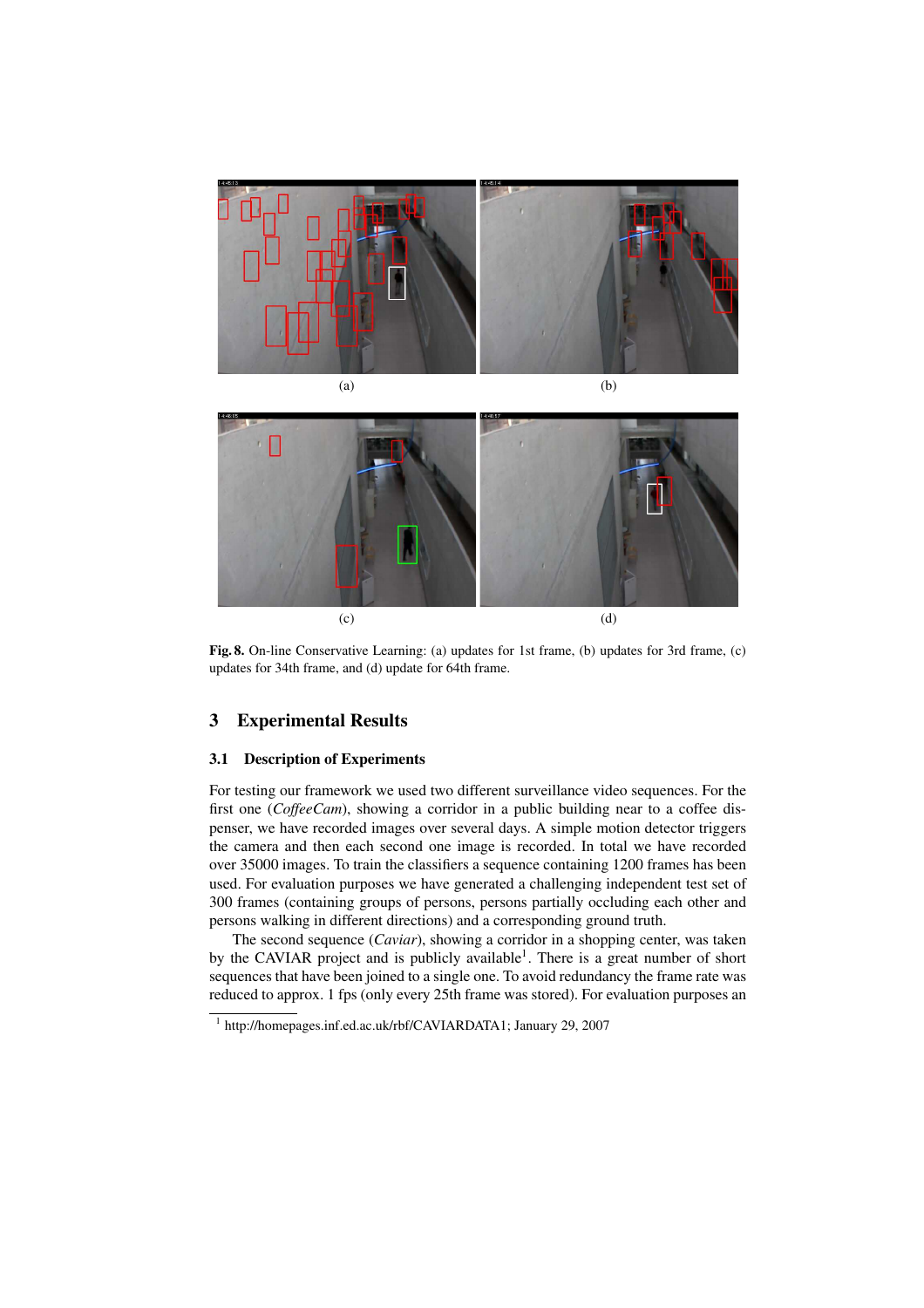independent test set of 144 frames was created. Note that CAVIAR provides a ground truth in XML format which we used for our evaluation. This ground truth annotates also persons which are only partially visible (e.g., only a hand or head) which, in fact, can not be detected by our system.

To monitor the progress during on-line training after several training images the classifier obtained up to now is evaluated on the same independent test sequence. Therefore, the experiments are split into two main parts: First, we trained and evaluated classifiers on the *CoffeeCam* sequence. Second, to demonstrate the on-line adaptation capability, a classifier trained on the *CoffeeCam* sequence was applied to the *Caviar* test set. In addition, we show detection results obtained from classifiers that was trained using conservative learning. Therefore, we evaluated a person detector on a very complex sequence (a crowd in a lobby of a public building) and a car detector on a sequence showing a tunnel.

### 3.2 CoffeeCam

First, we need an initialization stage to collect positive and negative samples applying a motion based classifier. All patches where motion detection has detected an object are selected as positive examples. The negative examples are obtained by randomly sampling regions where no motion was detected (*AdaBoost1*). Since the motion detector returns approx. 10% false positives a robust reconstructive representation (PCA on appearance and shape) is computed from the output of the motion detector. Thus, the false positives can be filtered out and may be used as negative examples (*AdaBoost2*). Next, we can use the thus obtained data sets to train an initial AdaBoost classifier and PCA models for appearance and shape and start the on-line training. The PCA models were updated using the incremental PCA later on.

Let us have a look at the results obtained by on-line learning. As an evaluation criterion we used similar to [1], precision, recall and the F-measure that can be considered as trade-off between recall and precision. Fig. 9 depicts the performance curves if we start on-line training from *AdaBoost2*. One can see a clear improvement (especially in the first 100 steps) where a lot of false positives can be eliminated. The sudden decrease in performance around frame no. 900 is caused by a single background patch that is detected as a false positive over the whole test sequence; after the next update the curves get back to the previous level.

Fig. 9(b) depicts the performance curves if we start on-line training from *AdaBoost1*. Since this initial classifier is worse there is a greater number of false positives in the beginning. Therefore more than 300 frames are necessary to obtain comparable results to the previous classifier but finally we get the same performance as for the first test case! This example demonstrates that it is beneficial (1) first to perform a few steps of off-line learning at the beginning and then switch to an on-line version and (2) to use clean data for training.

Fig. 10 shows the detections by three different on-line classifiers (initial, after 300 and after 1200 training frames) on the test sequence. There are many false positives in (a) that can be completely removed by on-line training, as can be seen in (b) and (c). Fig. 11 depicts some more examples of persons correctly detected by the final classifier that was trained with 1200 frames.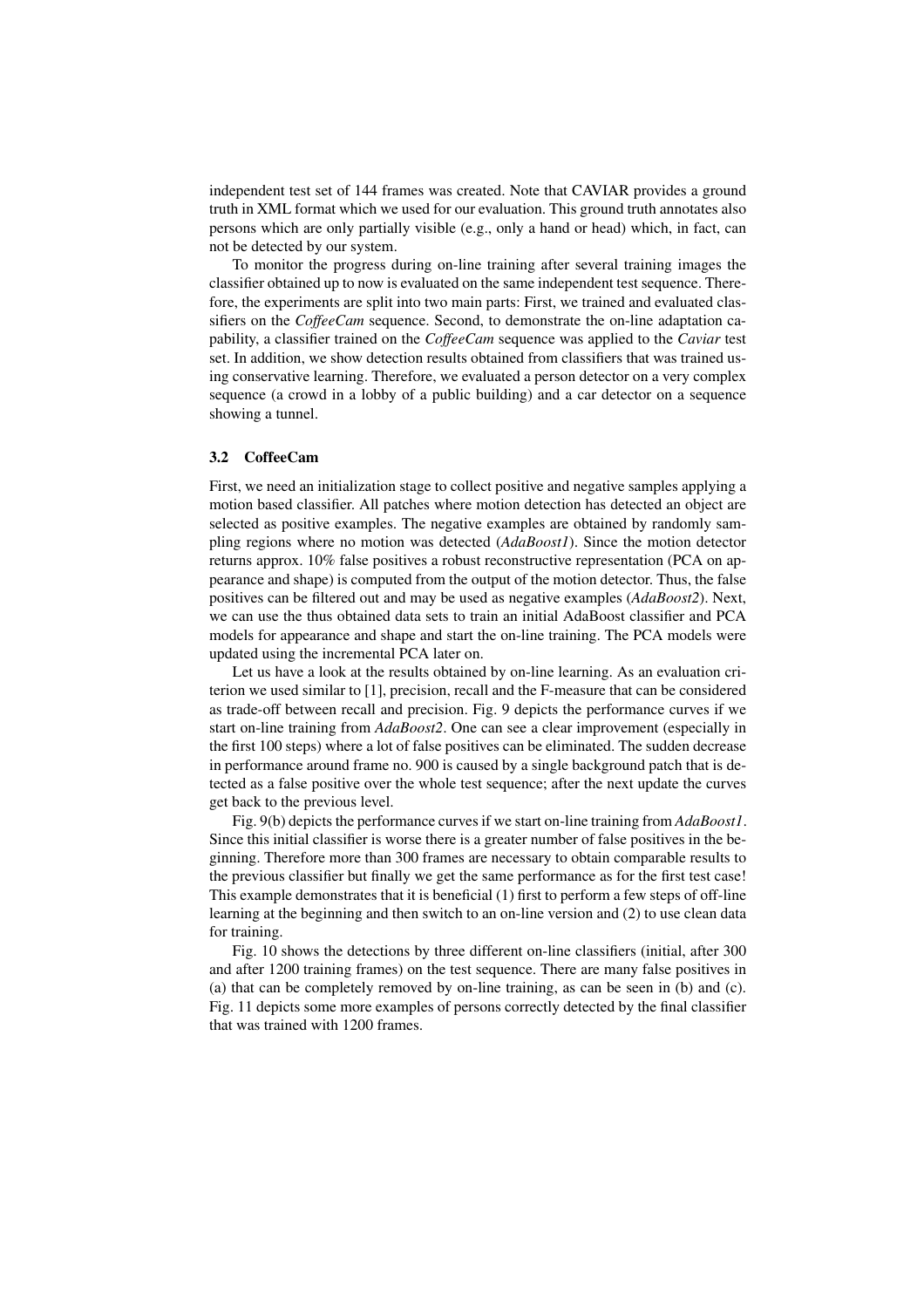

Fig. 9. (a) On-line learning started from *AdaBoost2*, (b) On-line learning started from *AdaBoost1*.



Fig. 10. Improvement of on-line classifier: (a) initial classifier, (b) after 300 frames and (c) after 1200 frames.



Fig. 11. Detections by the final classifier trained with 1200 frames.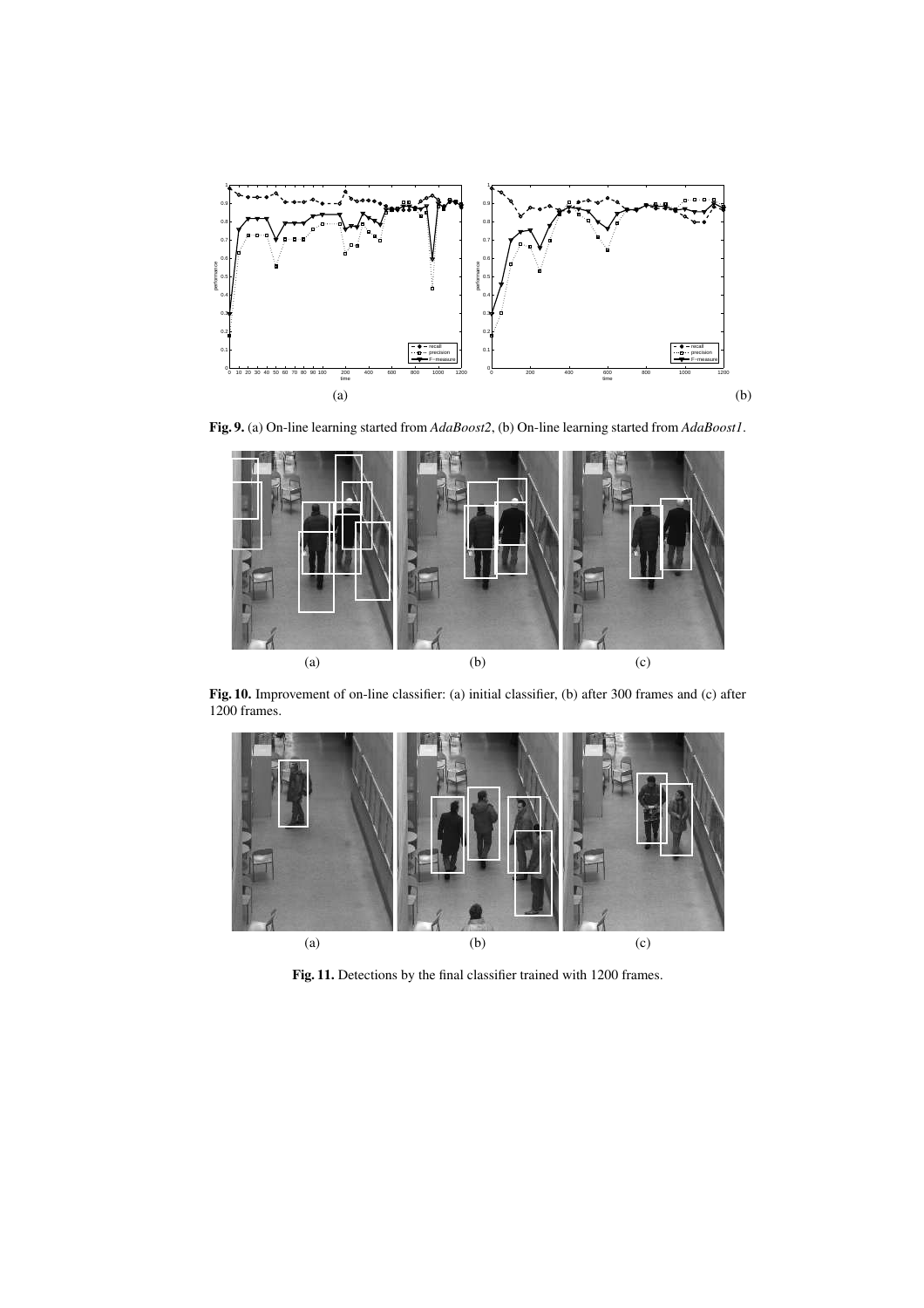Finally, we want to show that the on-line algorithms are comparable to the offline versions of the methods. Therefore we have trained classifiers of different stages using the off-line framework we have proposed in [30] and evaluated them on the test sequence. The initialization stage (collect patches and build an initial classifier) is the same as described above (*Off-line AdaBoost1* and *Off-line AdaBoost2*). To train a new classifier the current classifier is evaluated on another sequence. Thus, new positive and negative examples are added to the current training set; a new classifier is trained (*Offline AdaBoost3*). Table 1 depicts these increasingly better results compared to the final classifiers obtained by the on-line framework.

| method                                    |                        | recall $ $ prec. $ $ F-m. $ $ |  |
|-------------------------------------------|------------------------|-------------------------------|--|
| Off-line AdaBoost1   97.4 % 27.5 % 42.9 % |                        |                               |  |
| Off-line AdaBoost2 91.9 % 57.4 % 70.7 %   |                        |                               |  |
| Off-line AdaBoost3 93.6 % 94.8 % 94.2 %   |                        |                               |  |
| AdaBoost1                                 | $86.4\%$ 88.3 % 87.4 % |                               |  |
| AdaBoost2                                 | $87.7\%$ 89.7% 88.7%   |                               |  |

Table 1. Experimental results of the off-line and of the on-line framework.

#### 3.3 Switch to Caviar

After we have shown that the on-line learning framework is working on the *CoffeeCam* data we want to demonstrate two interesting aspects: First, we show that the classifiers trained on the *CoffeeCam* data describe a generalized person model. Therefore Fig. 12 depicts the performance of the classifiers while training them on *CoffeeCam* training data and evaluating them on the *Caviar* test sequence. One can clearly see that the precision (and therefore the F-measure) is improved by on-line training while the recall is roughly constant. This shows that a person model is learned that generalizes over specific setups.

Second, we demonstrate that the on-line learning framework is able to adapt to a completely different scene. Therefore we perform on-line training on the *Caviar* data set starting with a classifier obtained by the *CoffeeCam* training. Due to the compression noise a new model for appearance is required. Furthermore motion detection can not be applied to the *Caviar* data set, because the quality of the motion blobs is too bad for classifying based on size and aspect ratio restrictions only. Since the shape model is more robust (holes etc.), the shape model estimated from the *CoffeeCam* data can be used to collect patches for generating an appearance based PCA model. The PCA models (appearance and shape) were updated using the incremental PCA later on.

Fig. 12(b) depicts the evaluation results of this experiment. The main improvement is achieved within the first 100 frames (false positives in the background). The precision (and therefore the F-measure) can be clearly increased. Please note that the obtained performance of approx. 60% detection rate might look quite low, but this is actually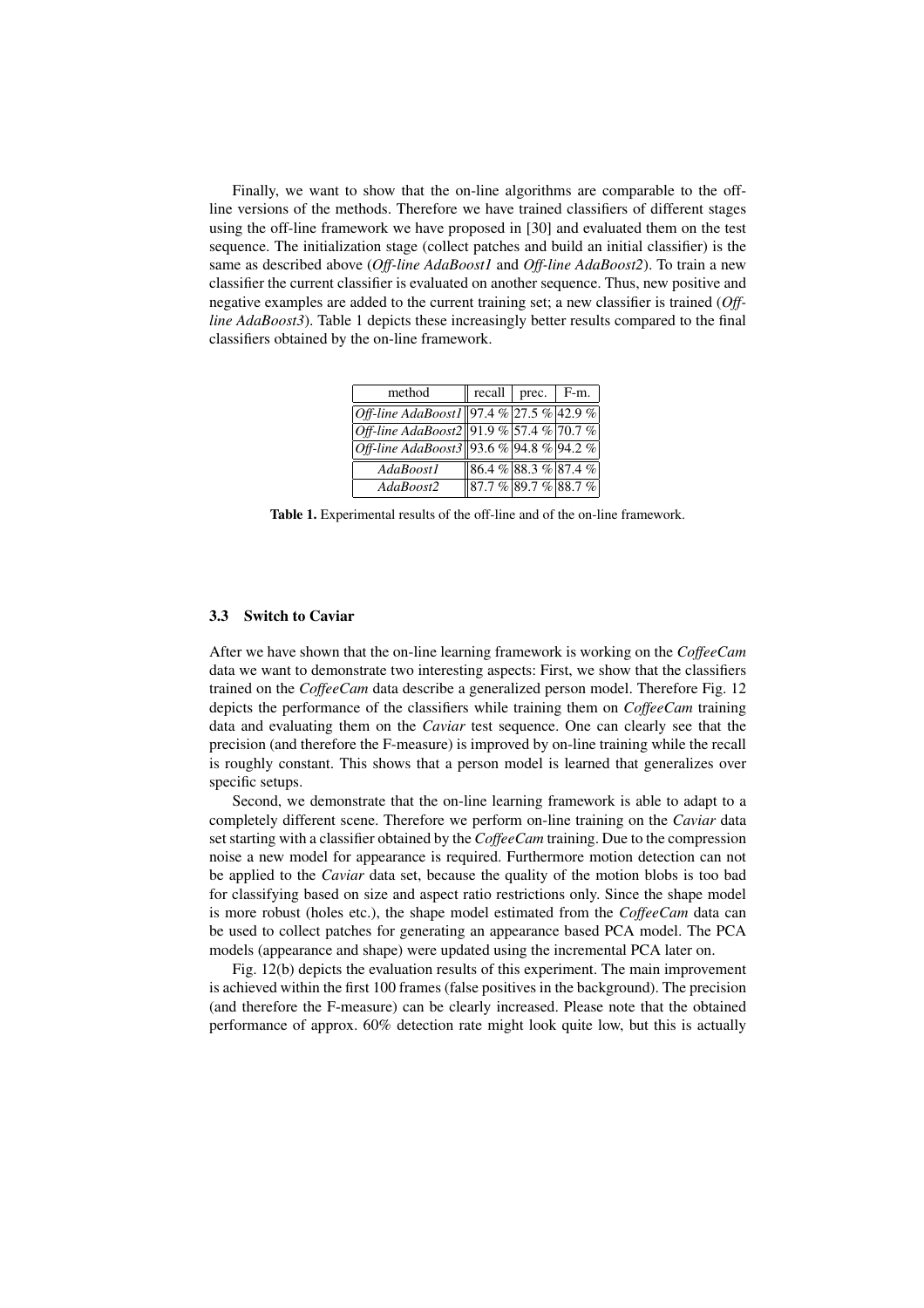

Fig. 12. (a) Performance of *CoffeeCam* classifier evaluated on *Caviar* test set, (b) Performance of Caviar *on-line* learning.

quite good considering the given ground truth. If we exclude all persons that are not at least 50% visible we get a detection rate of approx. 79%.

The noisy behavior of the curves can be explained by the nature of on-line learning and the way we perform the evaluation. We have a fixed test set, therefore it may happen that particular cases occurring in the test set are not occurring in the training sequence for some time. Thus, the classifier will not perform well on this particular data, i.e., if this happens to parts of the background that are visible most of the time. Examples of the finally obtained classifier that was trained with 1200 frames are shown in Fig. 13.

## 3.4 Further Detection Results

To demonstrate that the proposed framework even works on more complex scenarios we show detection results on a *crowdy scene*. Therefore, a classifier was trained on-line from 1000 frames. This classifier was then evaluated on an independent test sequence of 600 frames. Examples of detections are shown in Fig.14.

Finally, we show that the proposed framework is quite general and is not limited to train a person model. Therefore, Fig. 15 shows results of a car detector applied in a tunnel that was trained using on-line conservative learning.

# 4 Summary and Conclusions

We have presented an on-line learning framework that avoids hand labeling of training data. This framework has been used on challenging person detection tasks. We have demonstrated that on-line learning obtains comparable results to off-line learning. We have also shown that we can adapt an already trained person detector to a quite different set-up (i.e, by reducing the number of false positives). While the *CoffeeCam* sequence was obtained with a high quality camera looking down a corridor, the *Caviar* sequence was obtained with a consumer video camera mounted almost horizontally.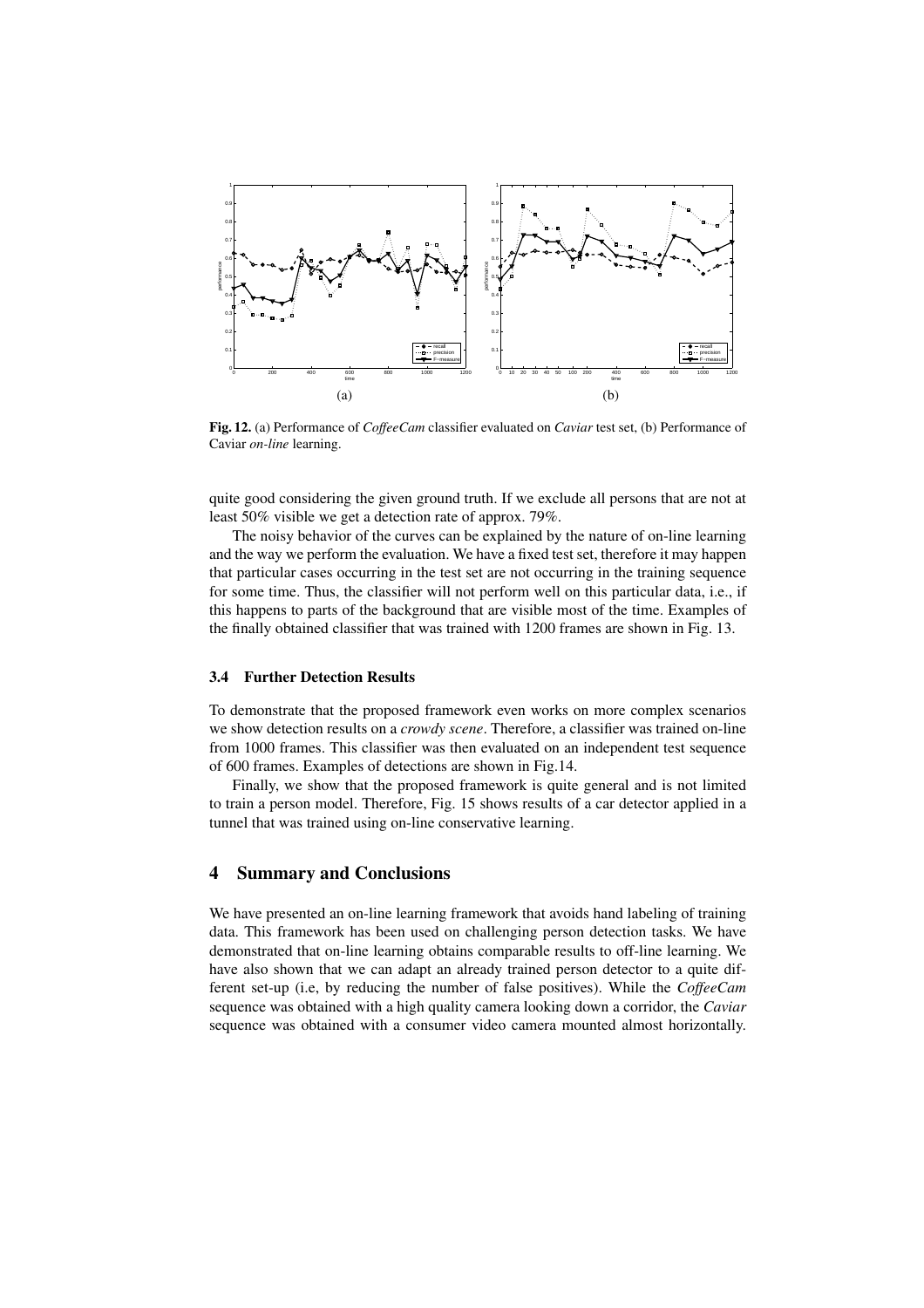

Fig. 13. Detections by the final classifier trained with 1200 frames.

Moreover, the sequences contain a considerable amount of compression noise. Nevertheless, the on-line framework was able to adapt to this quite different scenario. The proposed framework is quite general. It can be used to learn completely different objects (e.g., cars) and can be extended in several ways. More modules (generative and discriminative classifiers) operating on different modalities will further increase the robustness and generality of the system. In particular, we will add a tracking algorithm to obtain a wider variety of positive samples (which in turn should increase the detection rate).

# References

- 1. S. Agarwal, A. Awan, and D. Roth. Learning to detect objects in images via a sparse, part-based representation. *IEEE Trans. on Pattern Analysis and Machine Intelligence*, 26(11):1475–1490, 2004.
- 2. H. Breu, J. Gil, D. Kirkpatrick, and M. Werman. Linear time euclidean distance transform algorithms. *IEEE Trans. on Pattern Analysis and Machine Intelligence*, 17(5):529–533, 1995.
- 3. S. Chandrasekaran, B. S. Manjunath, Y.-F. Wang, J. Winkeler, and H. Zhang. An eigenspace update algorithm for image analysis. *Graphical Models and Image Processing*, 59(5):321– 332, 1997.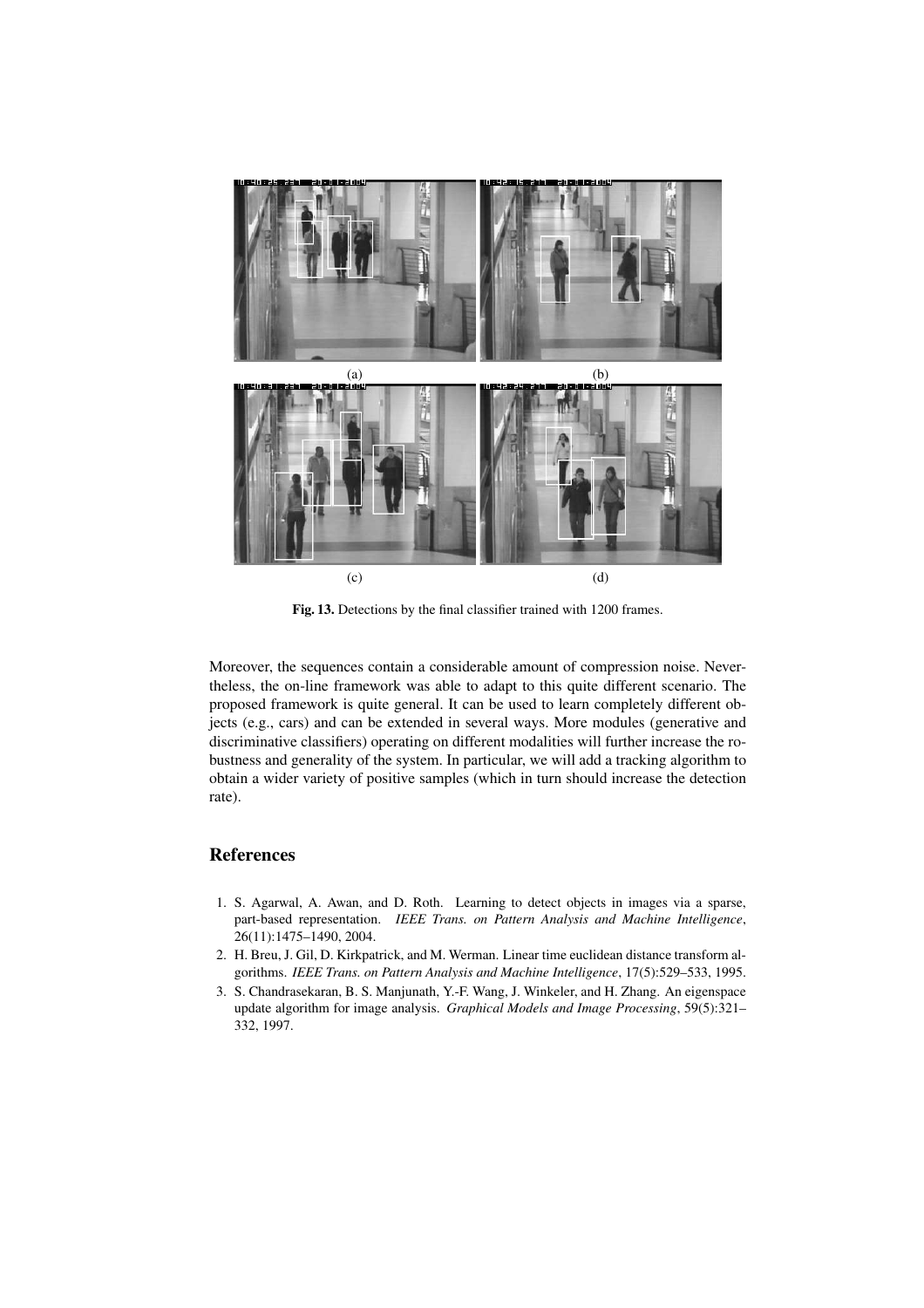

 $\qquad \qquad \textbf{(c)} \qquad \qquad \textbf{(d)}$ 

Fig. 14. Conservative Learning Framework on a more complex scene.

- 4. S.-C. S. Cheung and C. Kamath. Robust techniques for background subtraction in urban traffic video. In *Proc. SPIE Visual Communications and Image Processing*, pages 881–892, 2004.
- 5. N. Dalal and B. Triggs. Histograms of oriented gradients for human detection. In *Proceedings IEEE Conferecen Computer Vision and Pattern Recognition*, volume 1, pages 886–893, 2005.
- 6. F. de la Torre and M. J. Black. A framework for robust subspace learning. *International Journal of Computer Vision*, 54(1):117–142, 2003.
- 7. A. Demiriz, K. Bennett, and J. Shawe-Taylor. Linear programming boosting via column generation. *Machine Learning*, 46:225–254, 2002.
- 8. Y. Freund and R. E. Shapire. A decision-theoretic generalization of on-line learning and an application to boosting. *Journal of Computer and System Sciences*, 55:119–139, 1997.
- 9. H. Grabner and H. Bischof. On-line boosting and vision. In *Proc. IEEE Conf. on Computer Vision and Pattern Recognition*, volume I, pages 260–267, 2006.
- 10. D. Hall, J. Nascimento, P. C. R. E. Andrade, P. Moreno, S. P. T. List, R. Emonent, R. B. Fisher, J. Santos-Victor, and J. L. Crowley. Comparision of target detection algorithms using adaptive background models. In *Proc. IEEE International Workshop on Visual Surveillance and Performance Evaluation of Tracking and Surveillance*, pages 113–120, 2005.
- 11. P. Hall, D. Marshall, and R. Martin. Merging and splitting eigenspace models. *IEEE Trans. on Pattern Analysis and Machine Intelligence*, 22(9):1042–1049, 2000.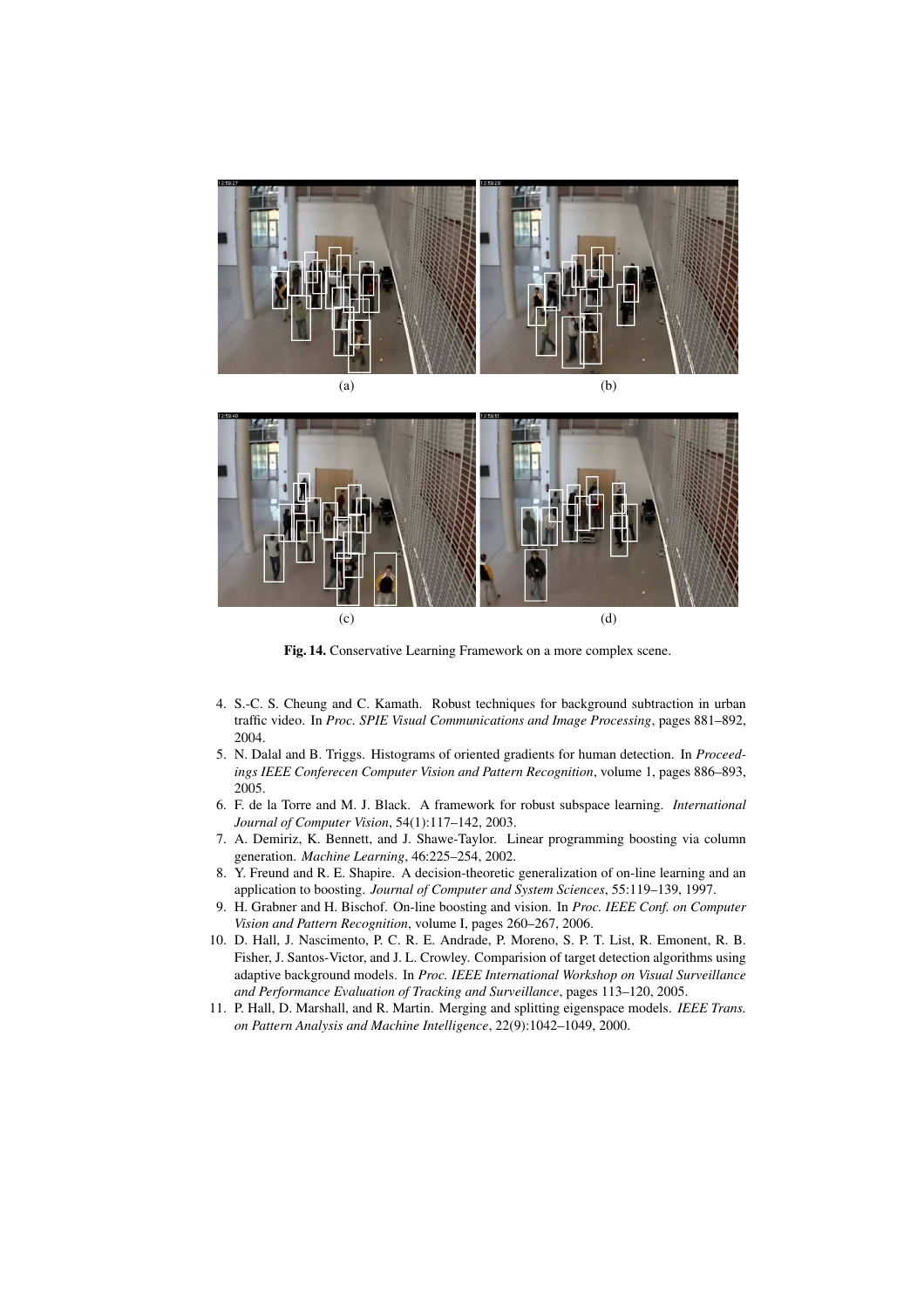



Fig. 15. Conservative Learning Framework applied for learning a car detector.

- 12. D. Koller, J. Weber, T. Huang, J. Malik, G. Ogasawara, B.Rao, and S. Russell. Towards robust automatic traffic scene analysis in real-time. In *Proc. Intern. Conf. on Pattern Recognition*, volume I, pages 126–131, 1994.
- 13. A. Leonardis and H. Bischof. Robust recognition using eigenimages. *Computer Vision and Image Understanding*, 78(1):99–118, 2000.
- 14. K. Levi and Y. Weiss. Learning object detection from a small number of examples: The importance of good features. In *Proceedings IEEE Conferecen Computer Vision and Pattern Recognition*, pages 53–60, 2004.
- 15. A. Levin, P. Viola, and Y. Freund. Unsupervised improvement of visual detectors using cotraining. In *Proc. IEEE Intern. Conf. on Computer Vision*, volume I, pages 626–633, 2003.
- 16. A. Levy and M. Lindenbaum. Sequential karhunen-loeve basis extraction and its application to images. *IEEE Trans. on Image Processing*, 9(8):1371–1374, 2000.
- 17. Y. Li. On incremental and robust subspace learning. *Pattern Recognition*, 37(7):1509–1518, 2004.
- 18. N. Littlestone. Learning quickly when irrelevant attributes abound. *Machine Learning*, 2:285–318, 1987.
- 19. B. Lo and S. A. Velastin. Automatic congestion detection system for underground platforms. In *Proc. IEEE Intern. Symposium on Intelligent Multimedia , Video and Speech Processing*,